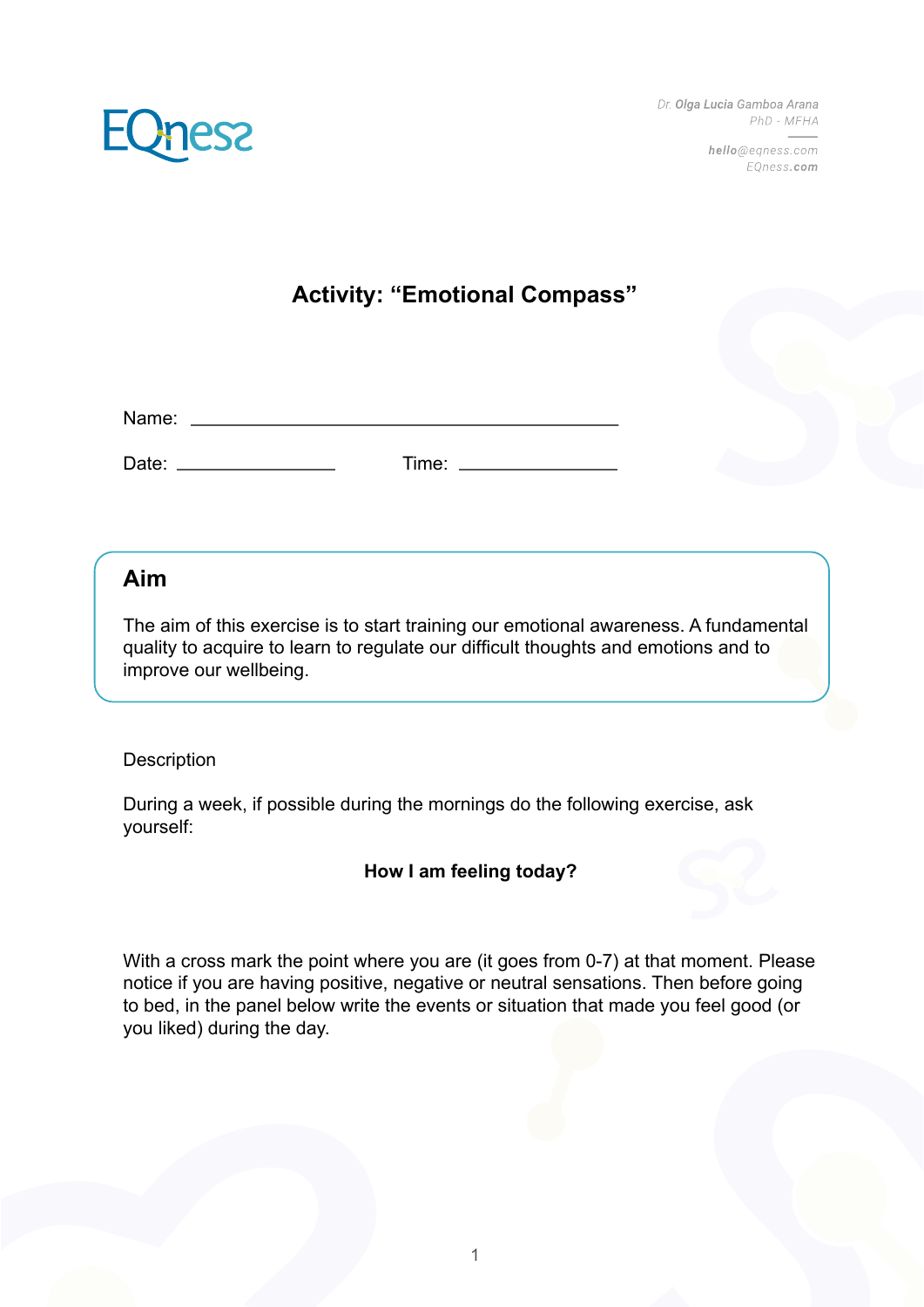> hello@eqness.com EQness.com

# **EQness**

### **Day 1**



Write everything that you liked from your day, all the positive stuff that happened to you.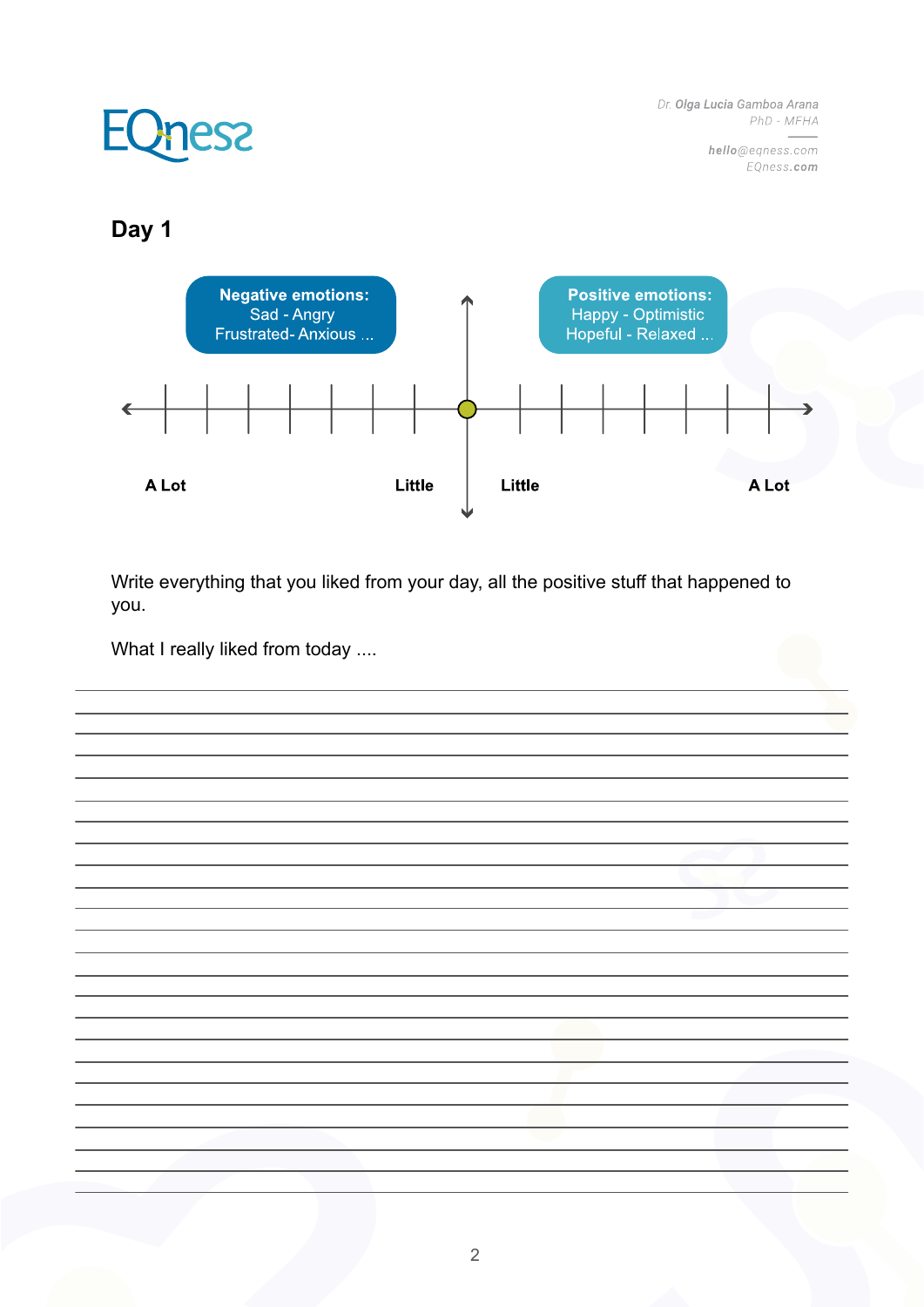> hello@eqness.com EQness.com

### **EQness**

### **Day 2**



Write everything that you liked from your day, all the positive stuff that happened to you.

What I really liked from today ....

3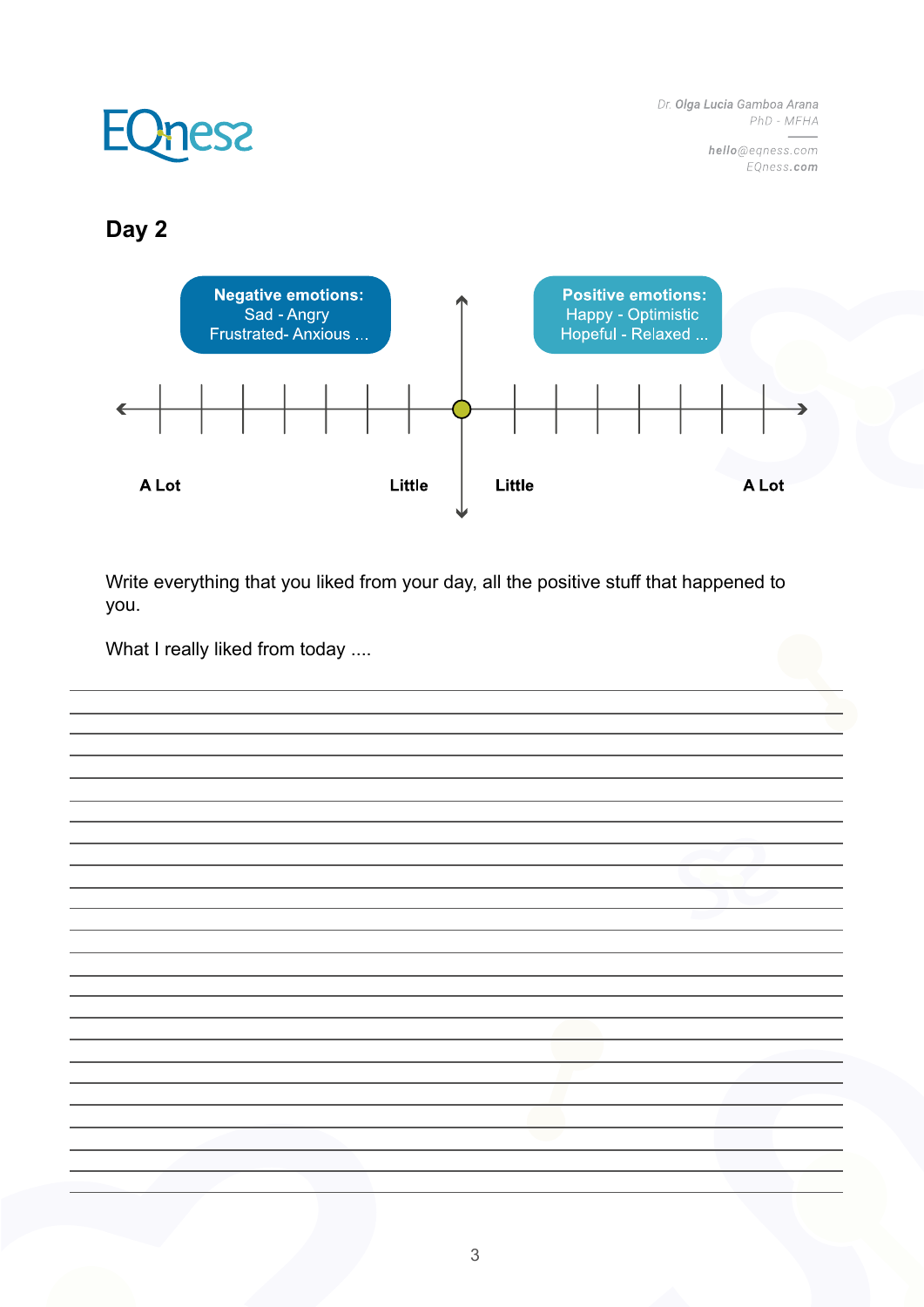> hello@eqness.com EQness.com

# **EQness**

### **Day 3**



Write everything that you liked from your day, all the positive stuff that happened to you.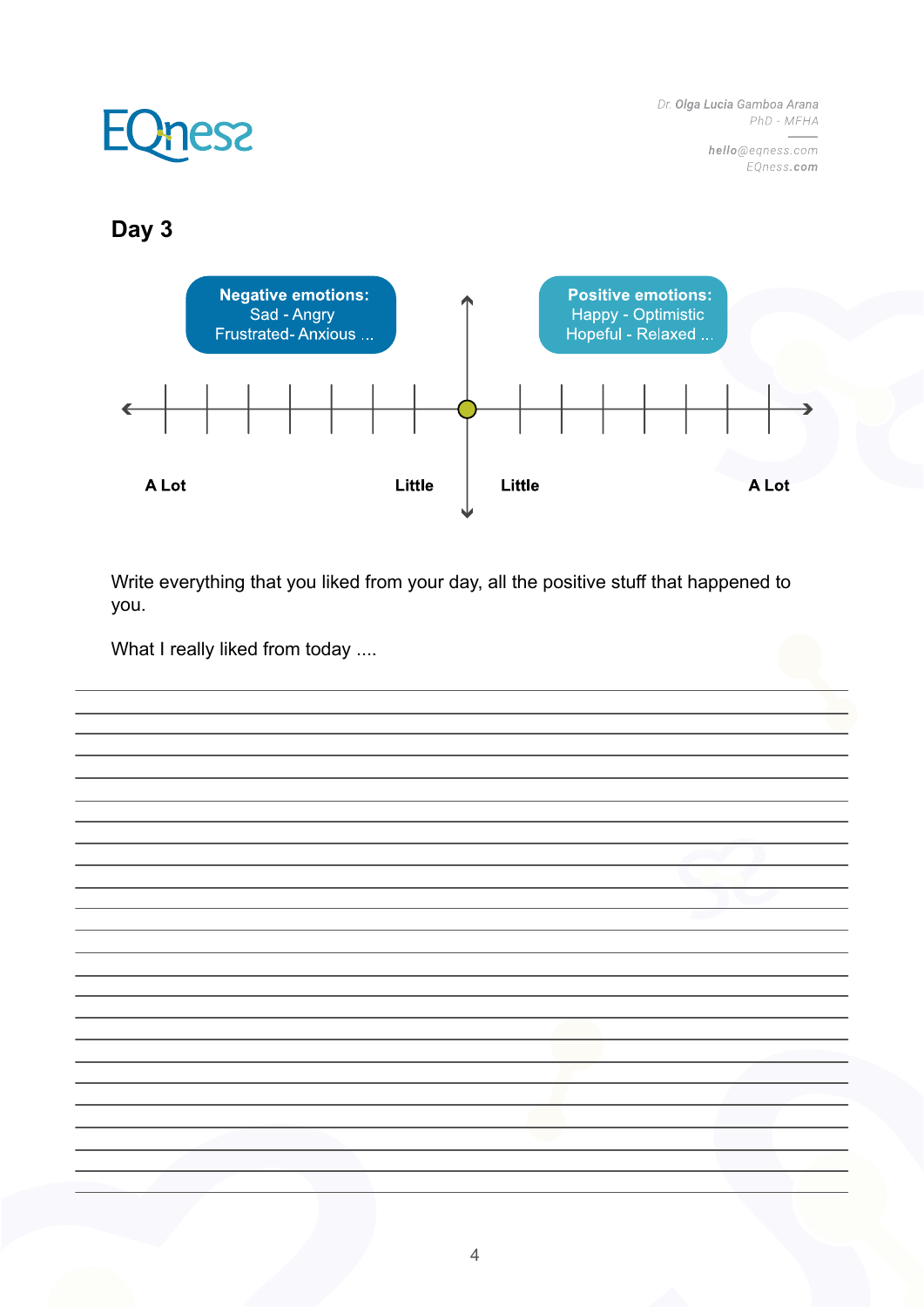> hello@eqness.com EQness.com

## **EQness**

#### **Day 4**



Write everything that you liked from your day, all the positive stuff that happened to you.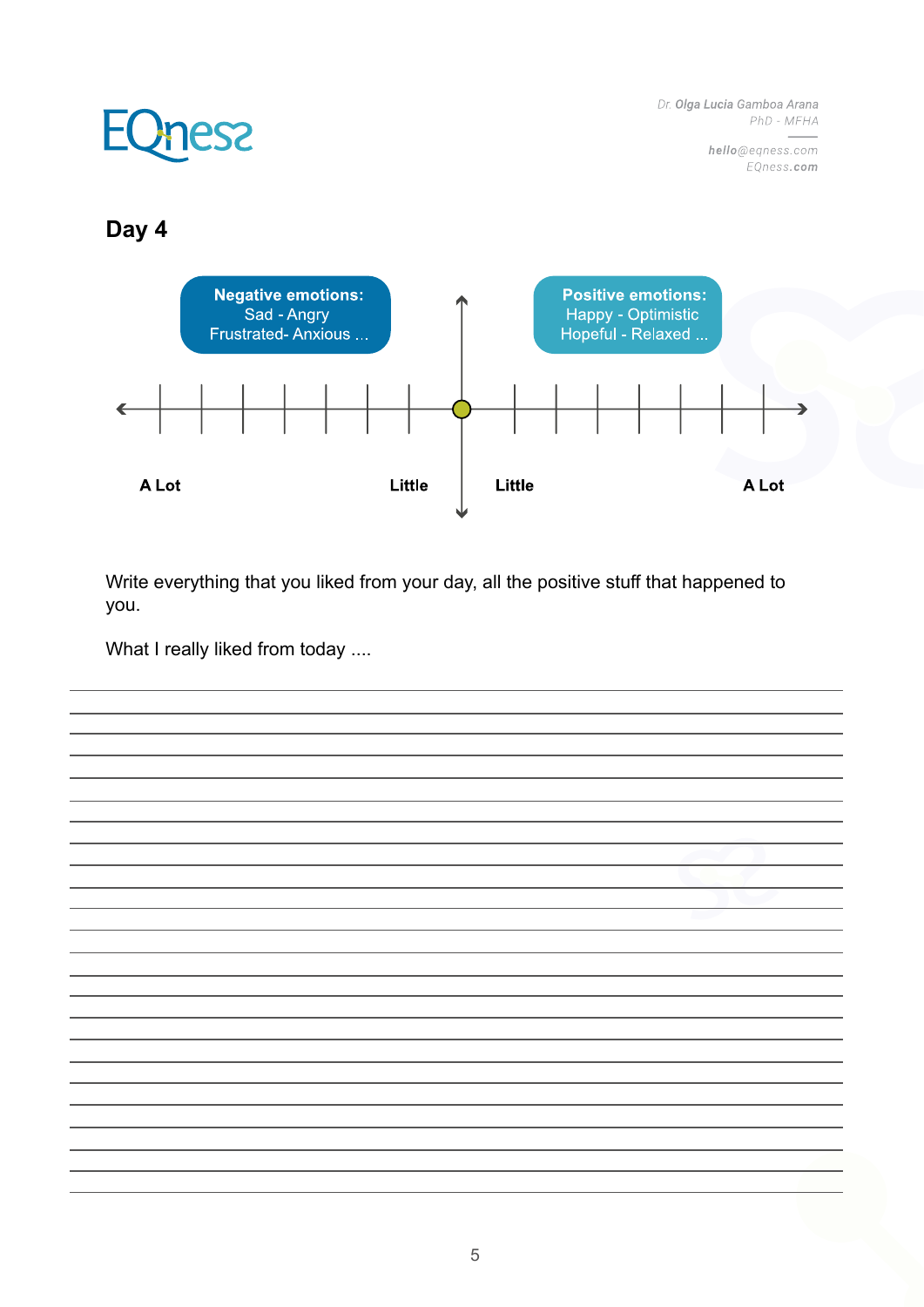> hello@eqness.com EQness.com

# **EQness**

#### **Day 5**



Write everything that you liked from your day, all the positive stuff that happened to you.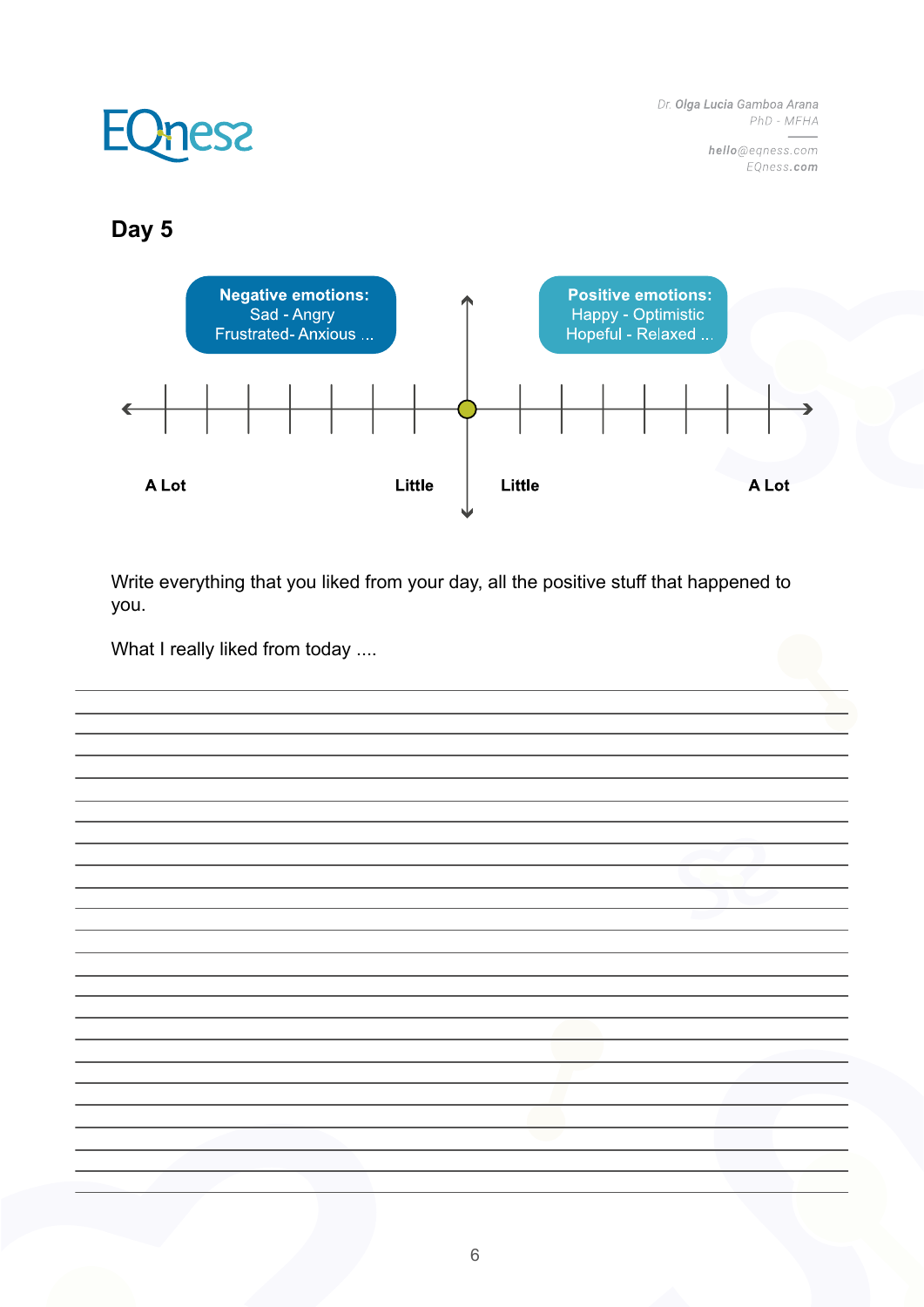> hello@eqness.com EQness.com

## **EQness**

### **Day 6**



Write everything that you liked from your day, all the positive stuff that happened to you.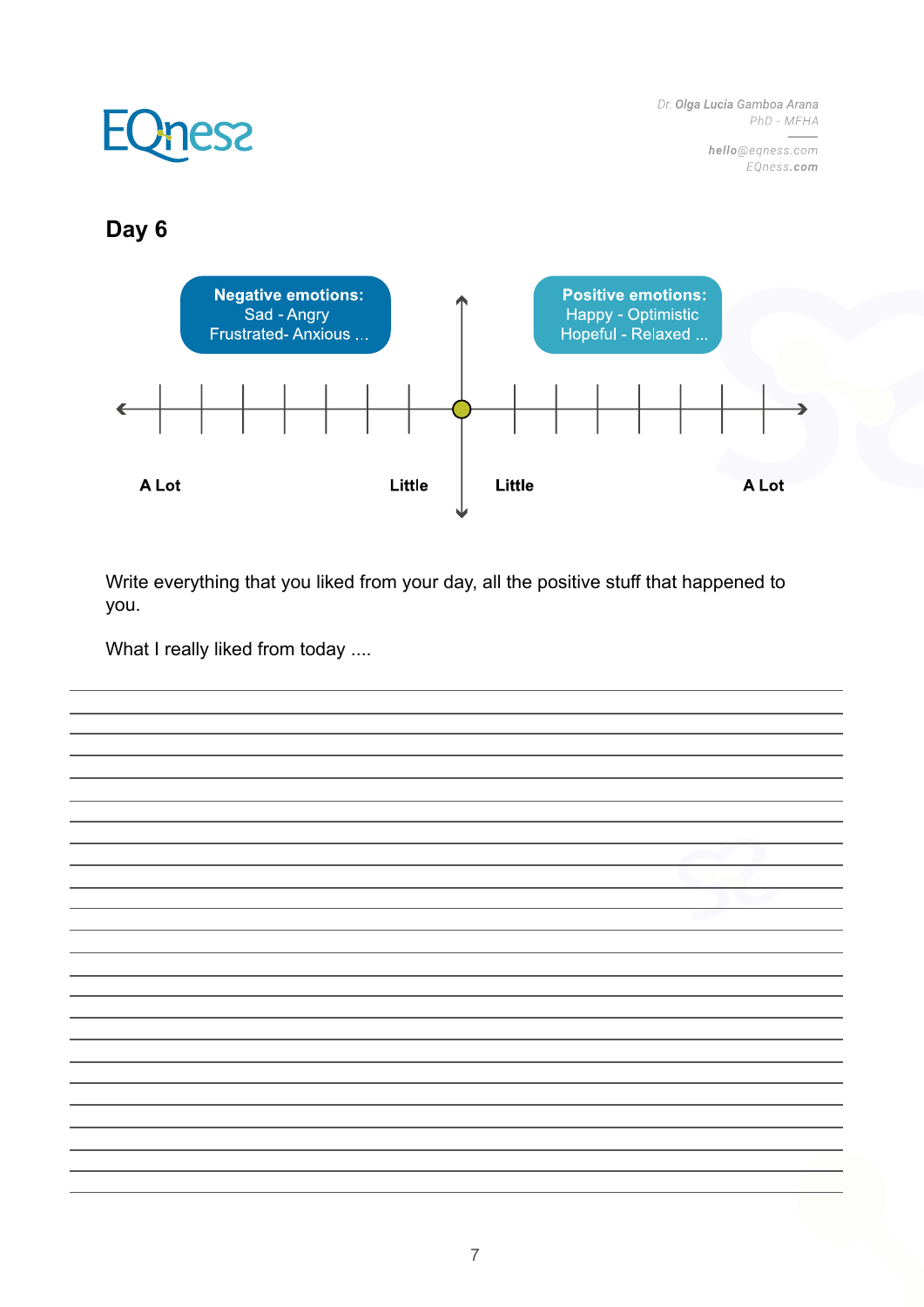> hello@eqness.com EQness.com

# **EQness**

### **Day 7**



Write everything that you liked from your day, all the positive stuff that happened to you.